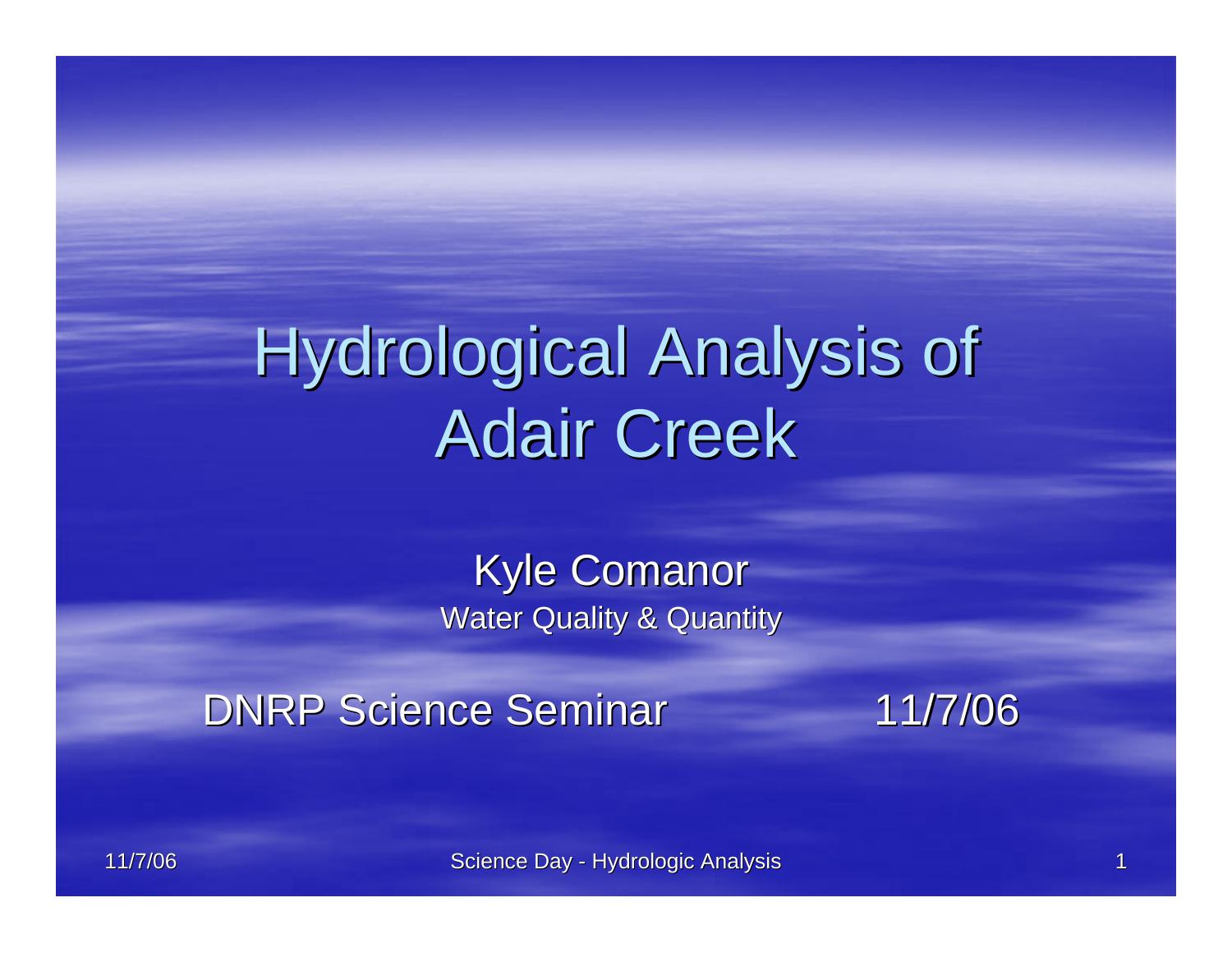### Outline

**- Assessing Impacts on Adair Creek - Urbanization and Hydrology Before / After Impact Flood Frequency and Storm Water** 1/<sub>2</sub> of 2yr - 50yr (KCSWDM Level 2) **Trend Analysis Indicators of Hydrologic Alteration**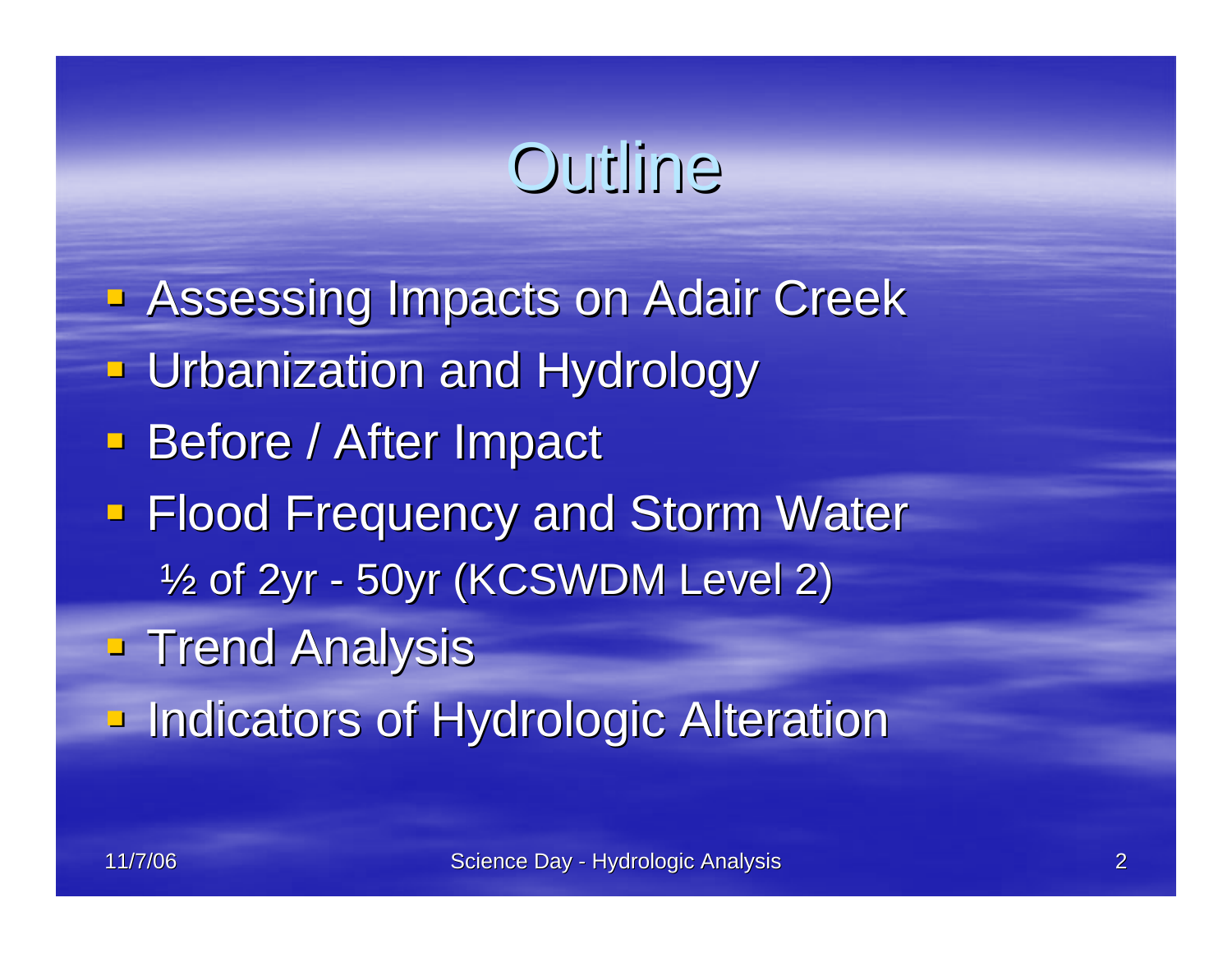## Urbanization and the Hydrologic **Cycle**



Science Day - Hydrologic Analysis **Manual Analysis** 3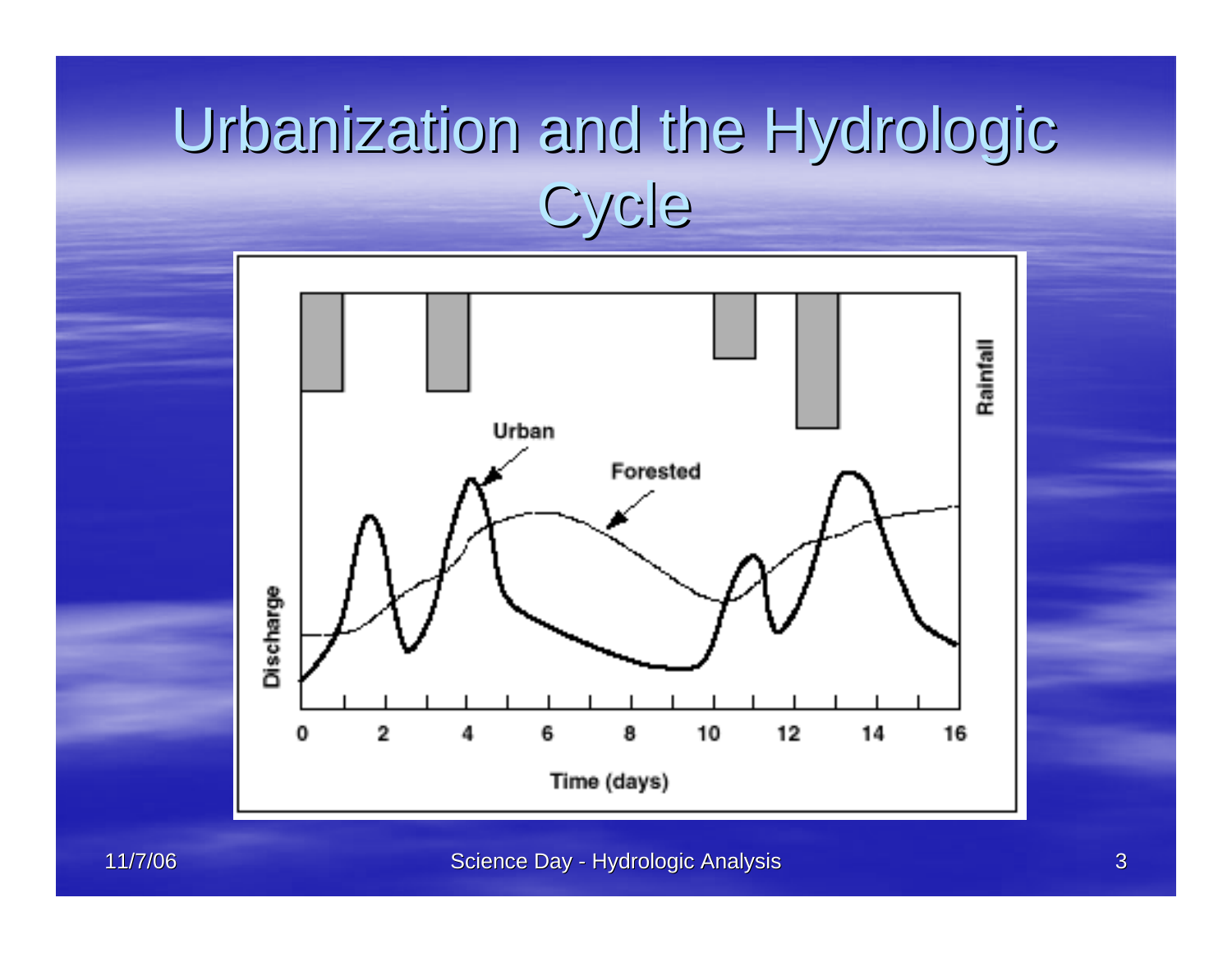# **Adiar Creek**

- **Headwaters in** Trilogy
- **High gradient**  $\blacksquare$  Flows from  $>10$ cfs to 0cfs

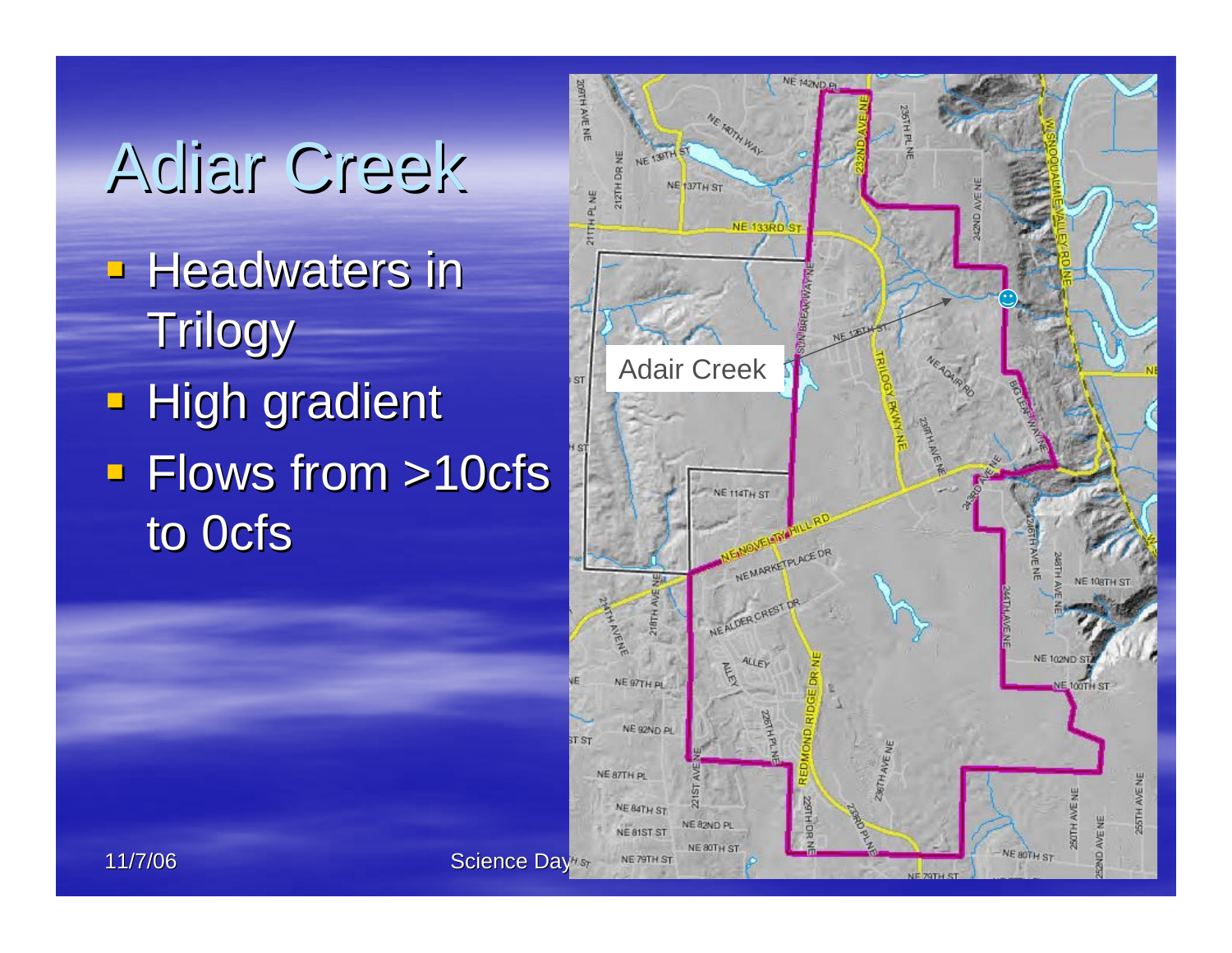# Annual Precipitation Annual Precipitation



11/7/06 11/7/06

Science Day - Hydrologic Analysis Hydrologic Analysis Hydrologic Analysis Hydrologic Analysis Hydrologic Analysis 5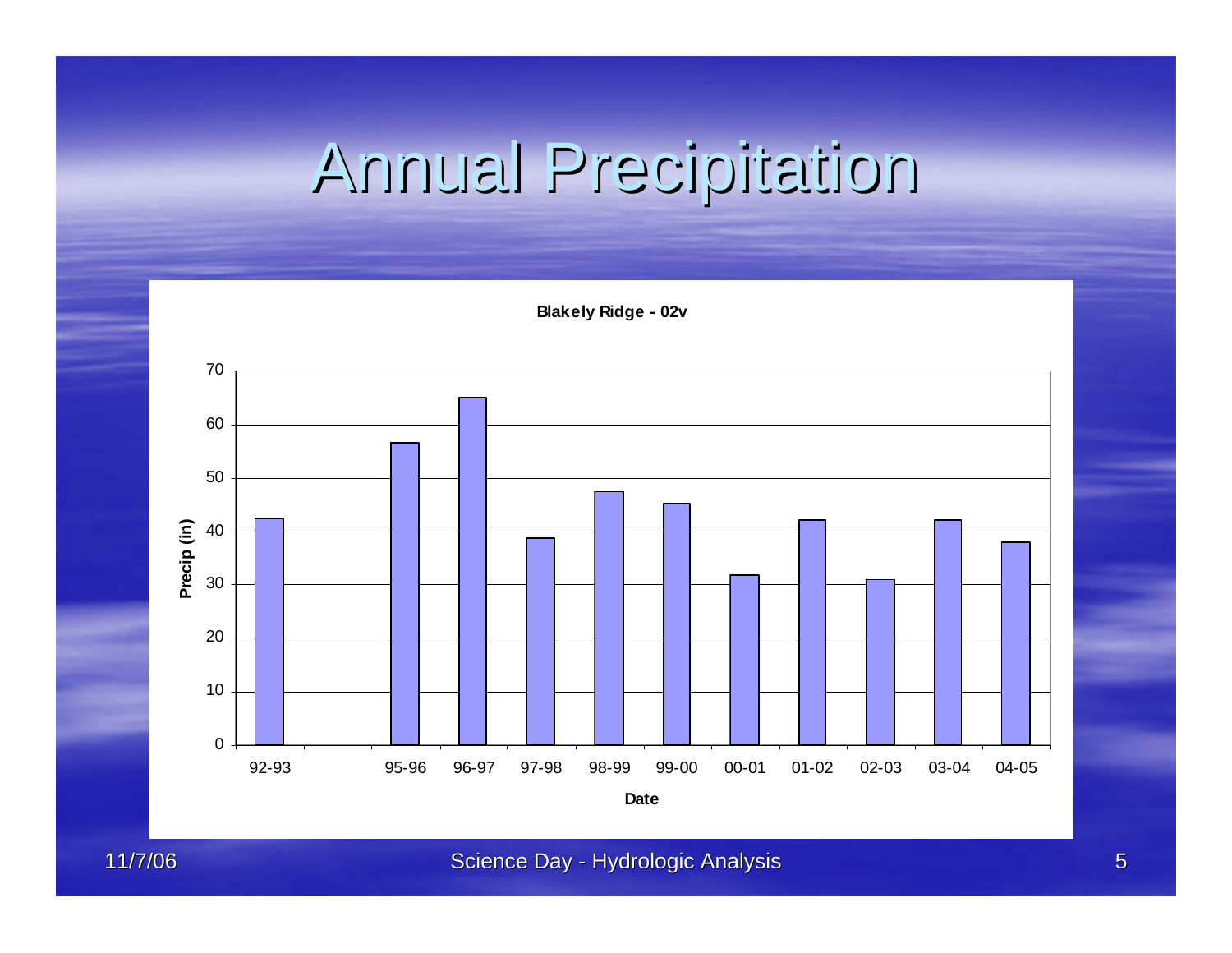

- $\overline{\phantom{a}}$  Six of seven begun.
- **More recent,** closer to gauge

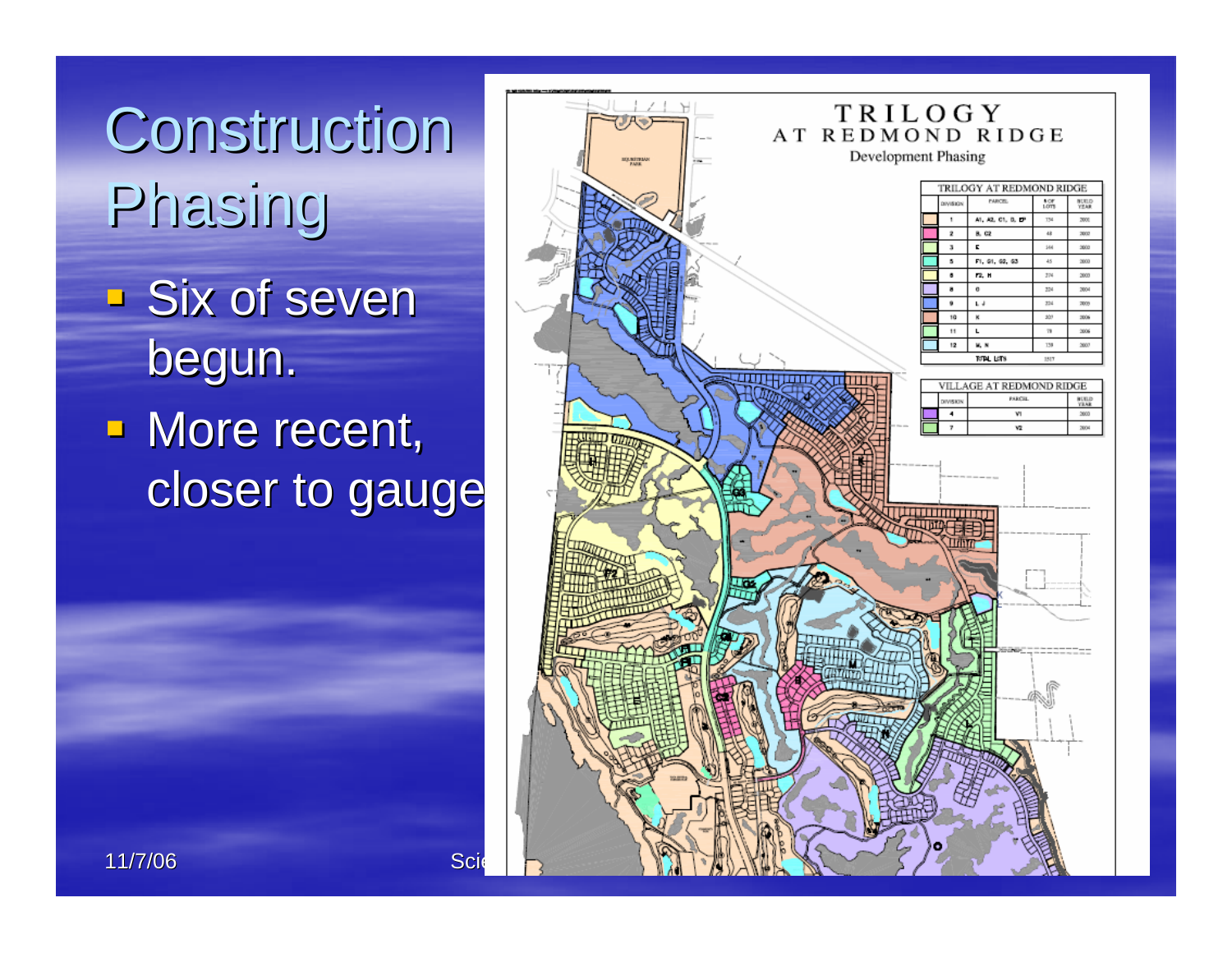#### Impact / Impact / "After" construction phasing construction phasing



Adair Ck – 53A

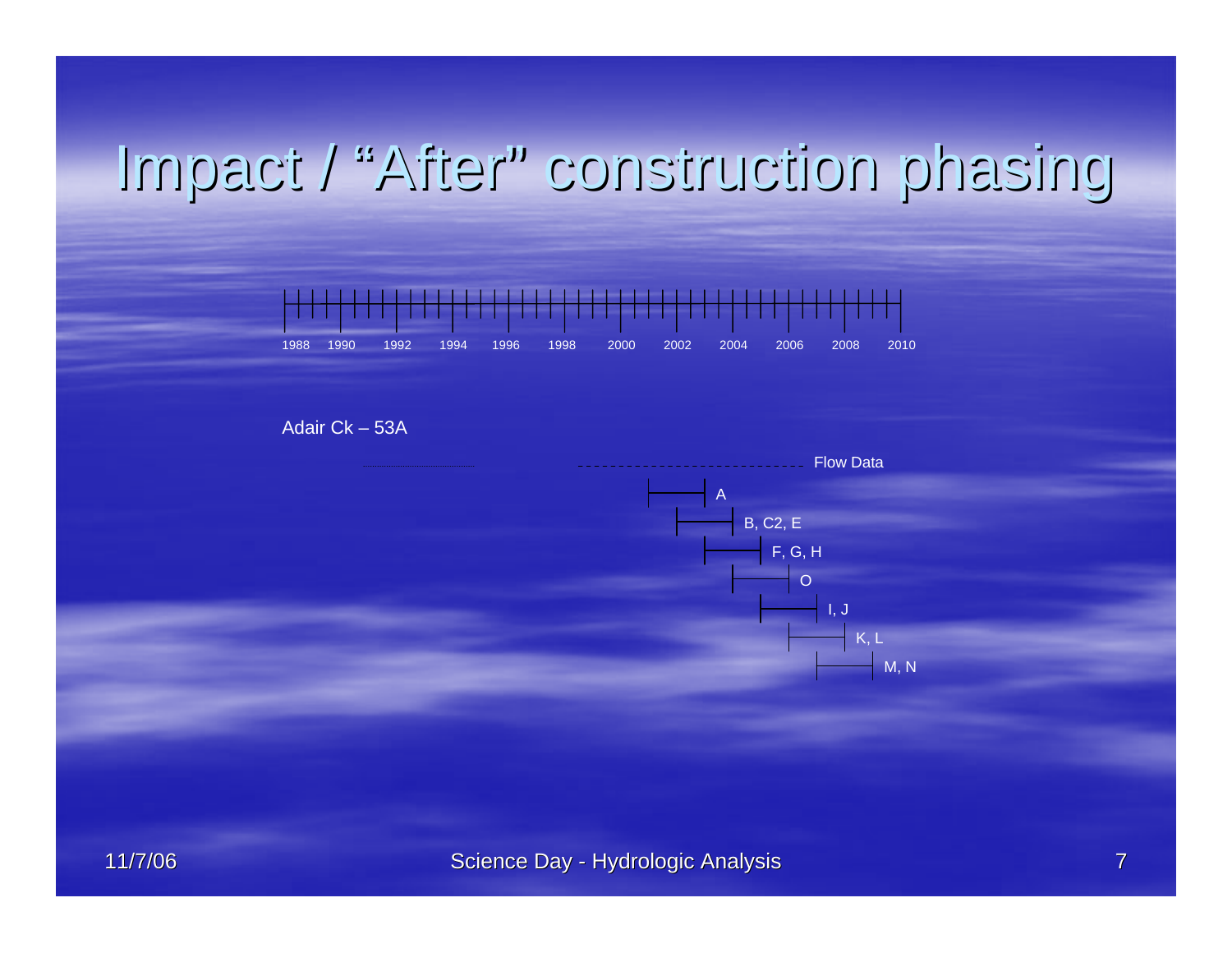## IHA - Indicators of Hydrologic Alteration Alteration

- **The Nature Conservancy June 2005** 
	- ecologically relevant hydrologic parameters.
	- Frequency and duration of high and low pulses (within year metrics)
	- $\mathcal{L}_{\mathcal{A}}$  , where  $\mathcal{L}_{\mathcal{A}}$  is the set of the set of the set of the set of the set of the set of the set of the set of the set of the set of the set of the set of the set of the set of the set of the set of the Nutrient and organic matter exchanges between river and floodplain
	- Influences bedload transport, channel sediment textures, and duration of substrate disturbance (high pulses)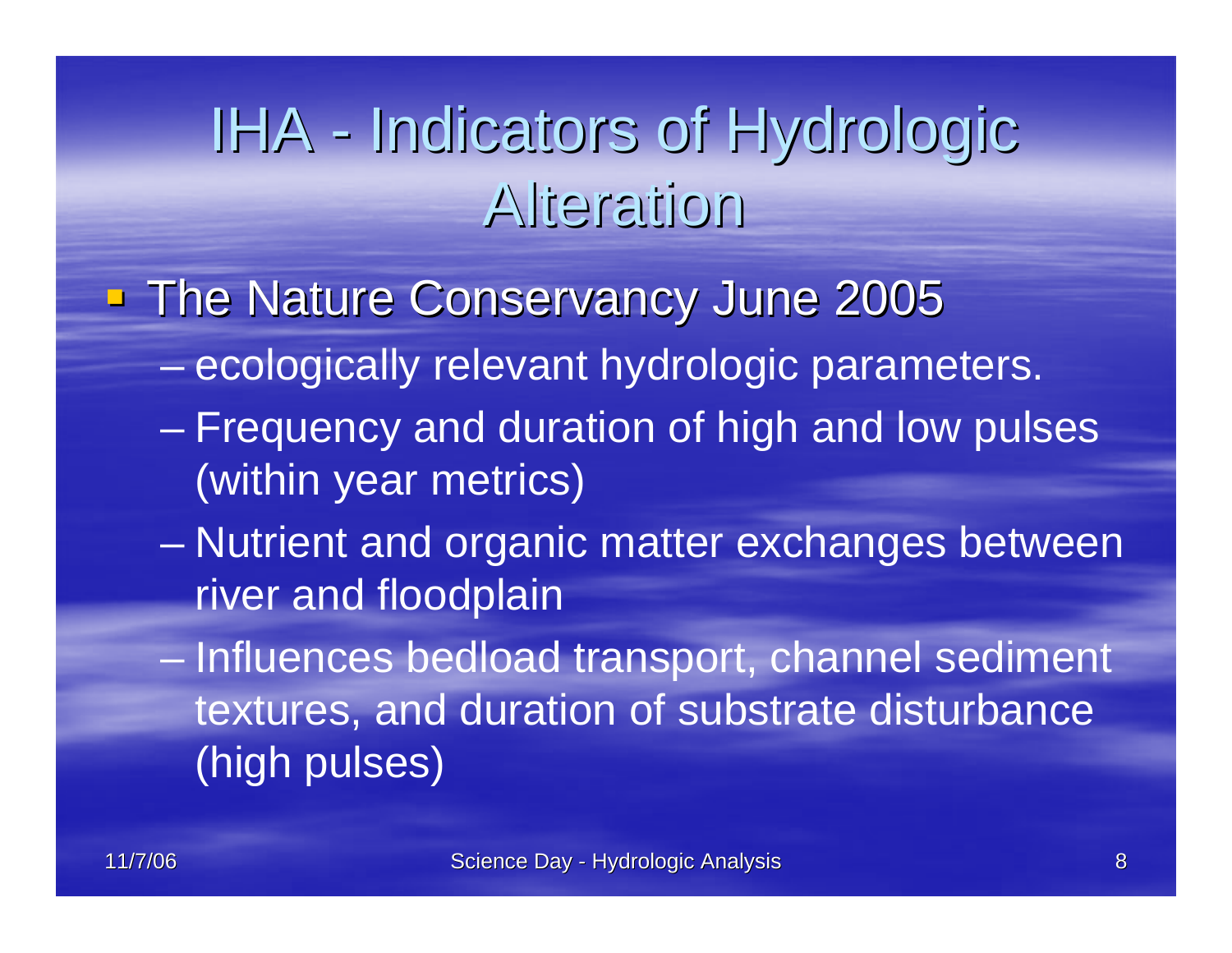## IHA - Indicators of Hydrologic Alteration Alteration

**- Non-parametric flow classification Every day/hour/15minute data interval** assigned to a class **Flow history considered in assigning class** (i.e. same flow rate not same class when (i.e. same flow rate not same class when

rising or falling)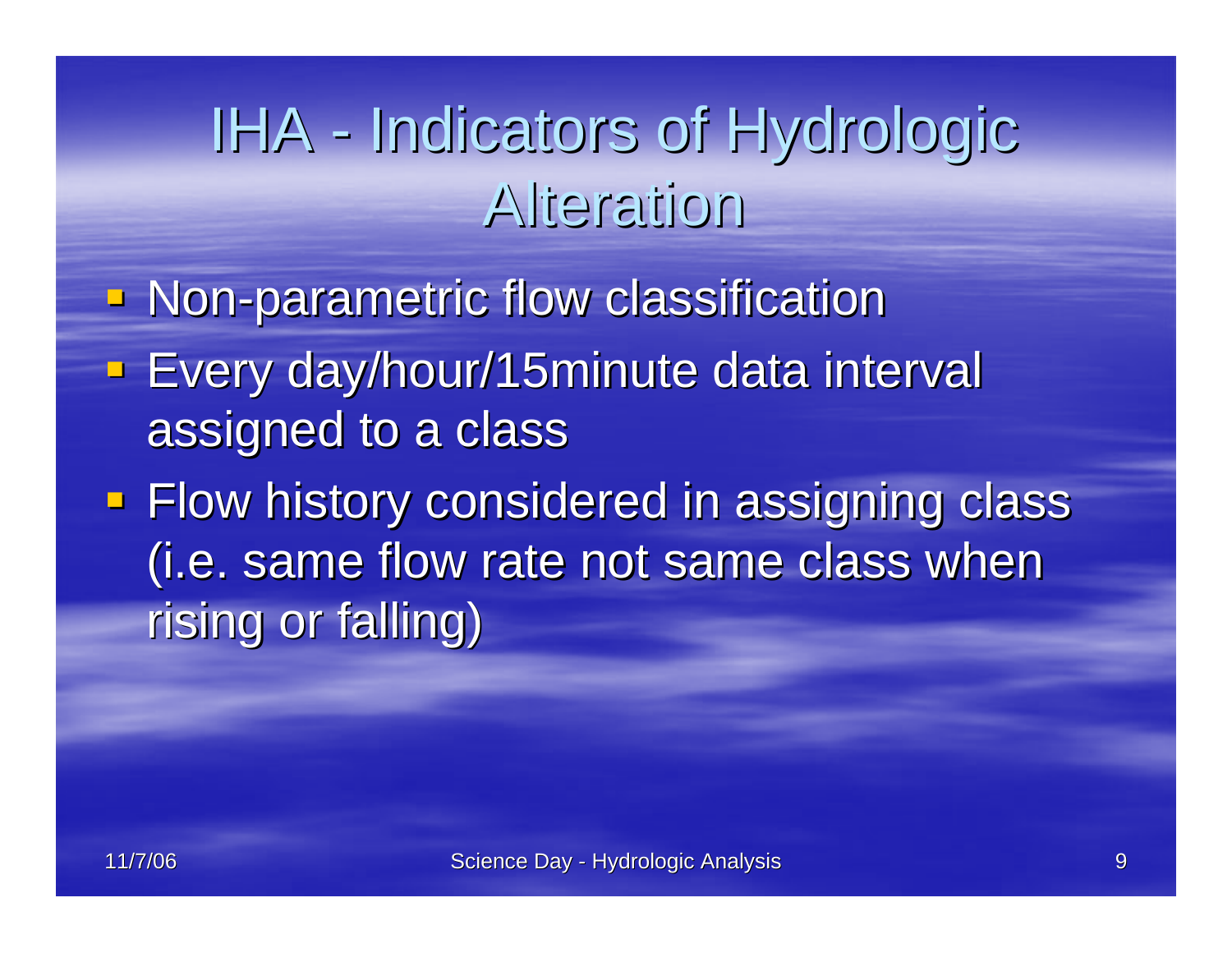#### IHA- Results pt 1 Results pt 1

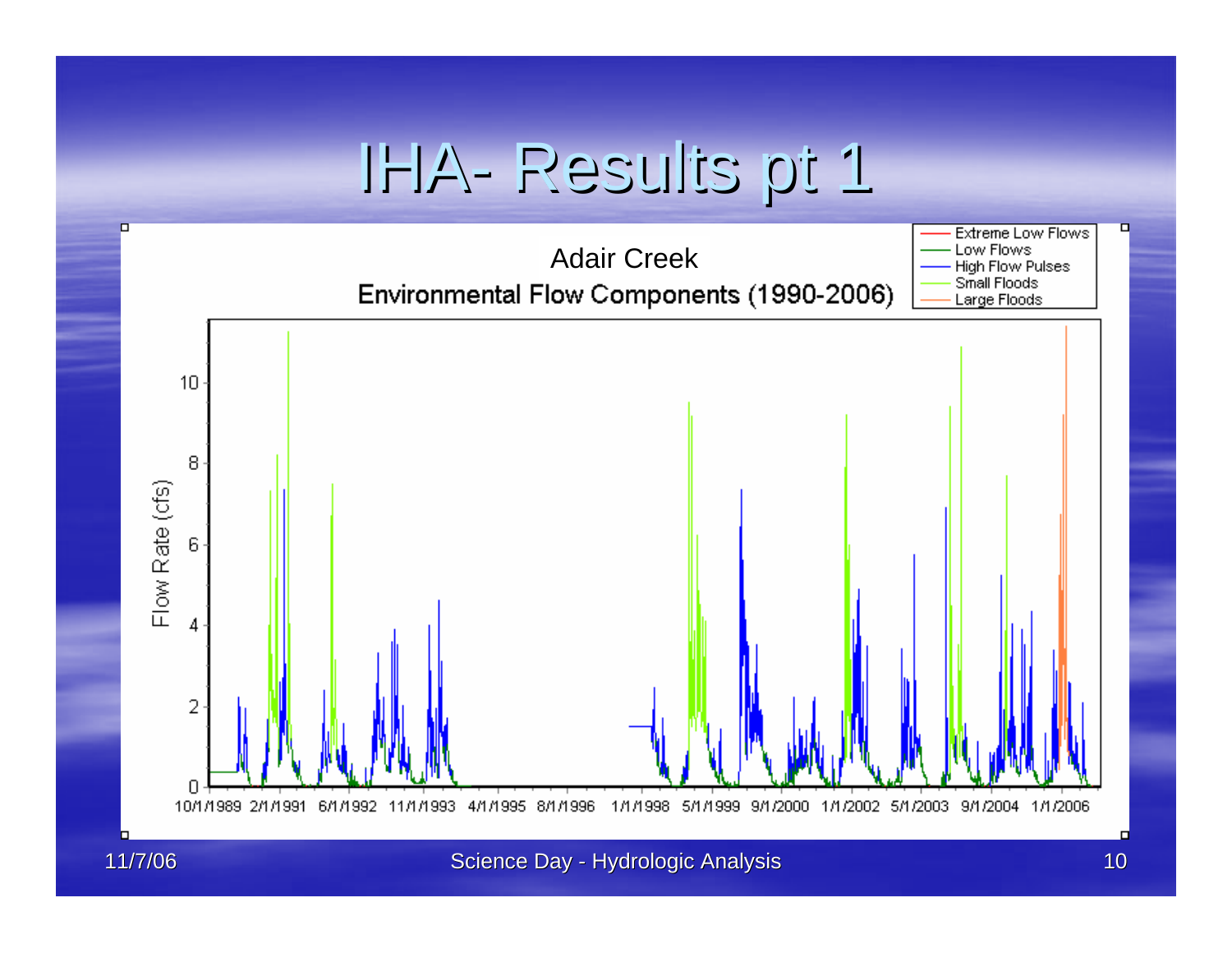#### IHA- Results pt 2 Results pt 2

![](_page_10_Figure_1.jpeg)

#### Science Day - Hydrologic Analysis Hydrologic Analysis Hydrologic Analysis Hydrologic Analysis 11